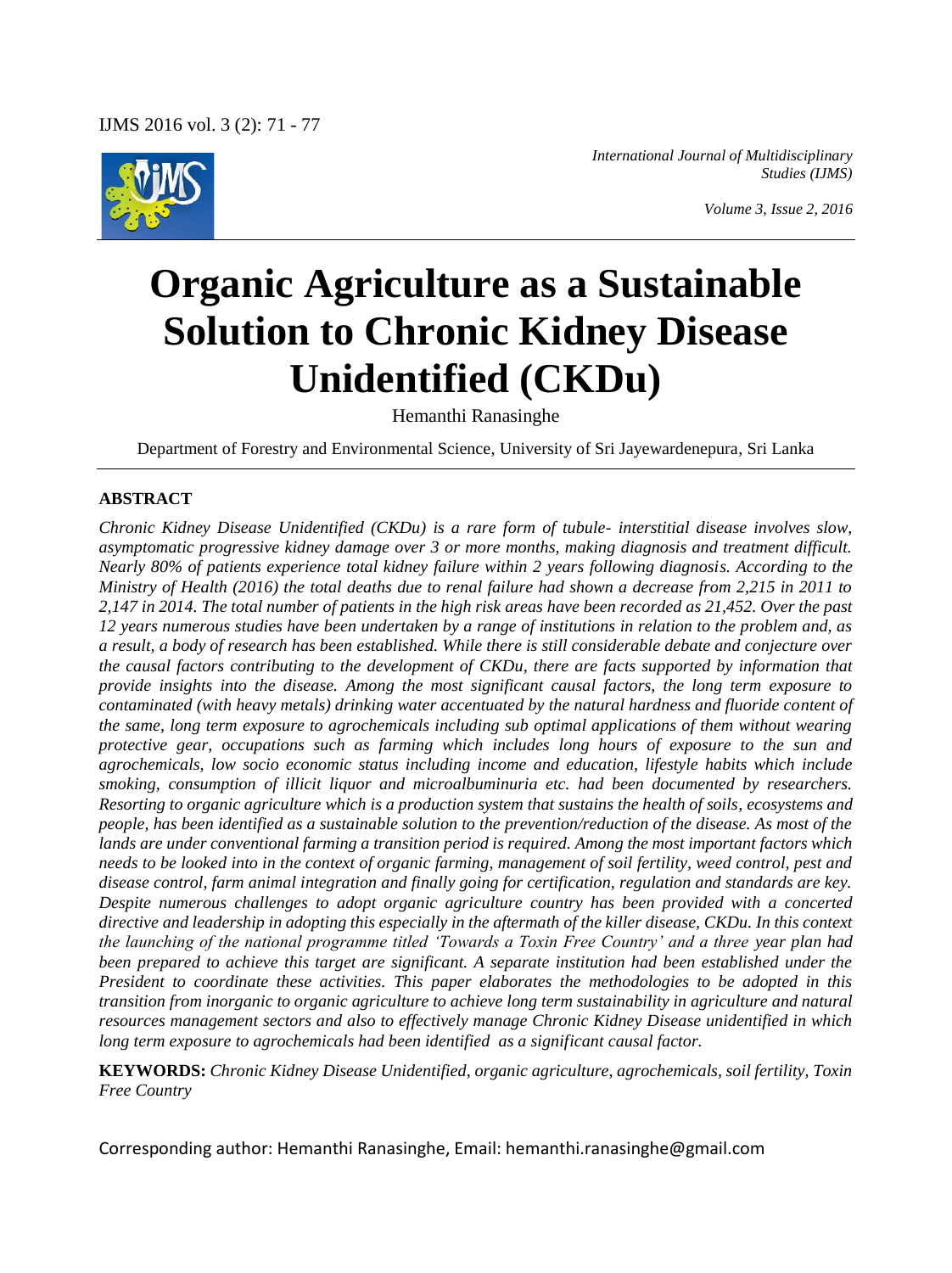## **1. INTRODUCTION**

## **1.1. CKD and CKDu**

Chronic Kidney Disease (CKD), also known as Chronic Renal Disease, is the progressive loss in kidney function over a period of months or years. Often, Chronic Kidney Disease is diagnosed as a result of screening of people known to be at risk of kidney problems, such as those with high blood pressure or diabetes and those with a bloodline relative with CKD. However, the Chronic Kidney Disease Unidentified (CKDu) is not related to the known cause commonly identified with kidney disease such as diabetes, hypertension, obesity or other factors such as snake bite (Ministry of Healthcare and Nutrition, Epidemiology Unit, Sri Lanka and World Health Organization, 2009).

This rare form of tubule- interstitial disease involves slow, asymptomatic progressive kidney damage over 3 or more months, making diagnosis and treatment difficult. Nearly 80% of patients experience total kidney failure within 2 years following diagnosis. Given the inadequacy of medical services, the high cost of treatment such as dialysis and organ transplantation and the poverty of most victims, death becomes inevitable for most (Handunnetti & Daniel, 2012).

With regards to the geographical distribution of the disease, the most number of CKDu patients have been reported from three provinces i.e., North Central Province, Uva Province and Eastern Province. Of this, high prevalence of CKDu patients were observed in the regions of North Central Sri Lanka, mainly in DS Divisions of Medawachchiya, Girandurukotte, Kabithigollawa, Padaviya, Medirigiriya, Dehiattakandiya and Nikawewa regions (IWMI, 2012). According to the Ministry of Health (2016) the total deaths due to renal failure had shown a decrease from 2,215 in 2011 to 2,147 in 2014. The total number of patients in the high risk areas have been recorded as 21,452.

#### **1.2. Possible causative factors of the disease**

Over the past 12 years numerous studies have been undertaken by a range of institutions in relation to the problem and, as a result, a body of research has been established. They range from hospital cohort and community level studies, water resource studies, assessments of food sources, and studies into possible genetic linkages. While there is still considerable debate and conjecture over the causal factors contributing to the development of CKDu, there are facts supported by information that provide insights into the disease. Among the most significant causal factors, the long term exposure to contaminated (with heavy metals) drinking water accentuated by the natural hardness and fluoride content of the ground water, long term exposure to agrochemicals including sub optimal applications of them without wearing protective gear, occupations such as farming which includes long hours of exposure to the sun and agrochemicals, low socio economic status including income and education, lifestyle habits which include smoking, consumption of illicit liquor and microalbuminuria etc. had been documented by researchers. There is a growing body of knowledge that would suggest a genetic link to the problem that predisposes certain individuals to the disease (IWMI, 2012).

#### **2. 2. CONTRIBUTION OF AGROCHEMICALS TO THE ONSET OF CKDu**

Rajarata, home to the CKD tragedy, was the seat of the ancient hydraulic civilization and is still the "rice bowl" of the island producing much of its staple food. A vast interconnected irrigation system of reservoirs and canals formed the basis of the prosperous economy and the Rajarata culture (Bandarage, 1993). Even after the demise of the dry zone civilization in 12 AD and the shift of populations to the wet zone, the farmer remained the backbone of the society and rice cultivation the occupation of the largest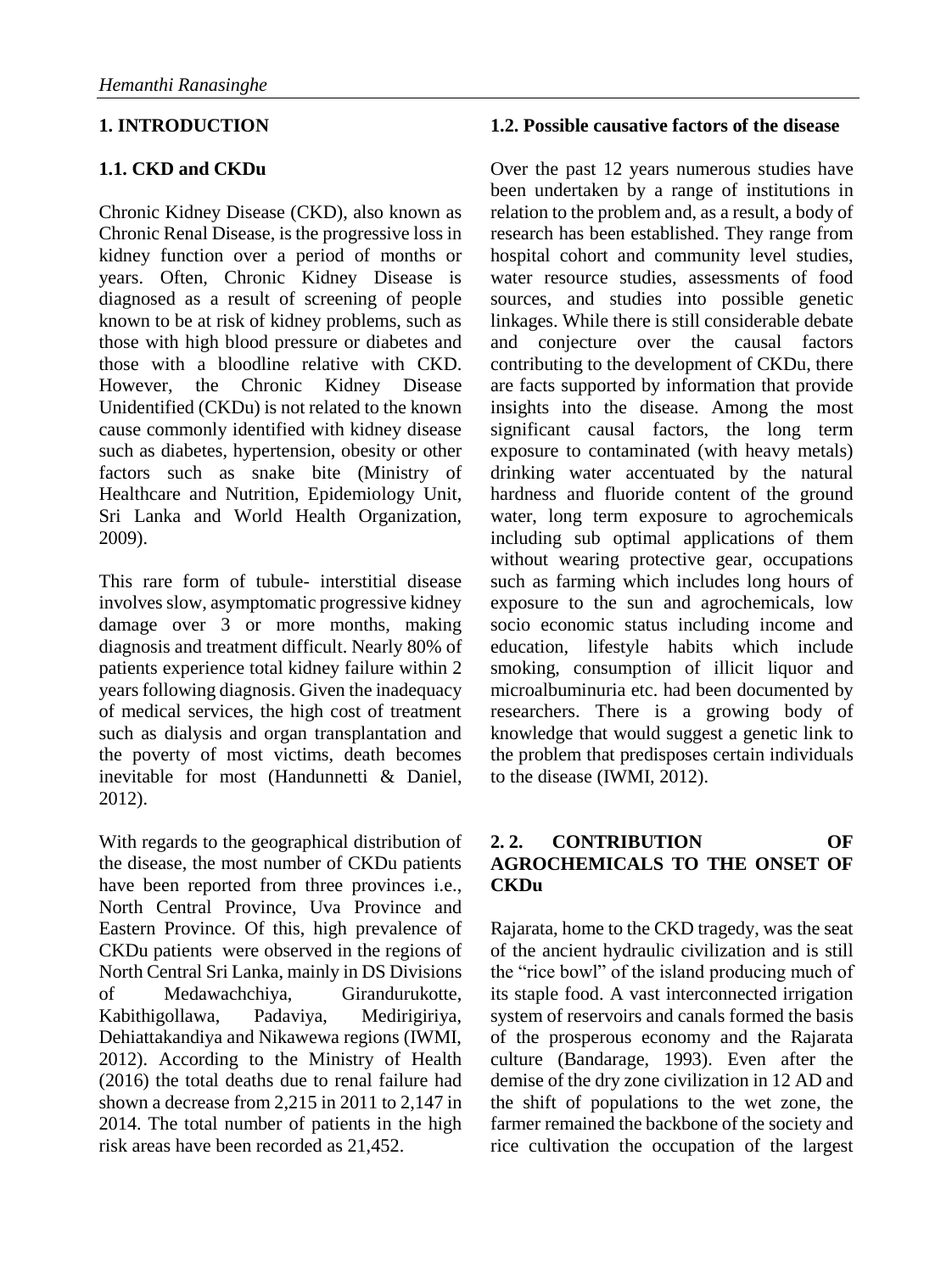segment of the population. However, now, CKDu is decimating the bearers of the noble occupation who amid enormous hardship and suffering continue to till the land to feed the country.

The "Green Revolution" using "miracle" hybrid varieties of seeds and dependent on extensive use of agrochemicals including fertilizers, hormones, soil treatments, and pesticides was introduced to Sri Lanka in the 1970s. Agrochemicals that enhance crops began to be used extensively in Sri Lanka's plantation and traditional agricultural sectors with the introduction of the "Open Economy" and import liberalization in 1977. Between 1983 and 1997, the quantities of formulated pesticides (insecticides, herbicides, and fungicides) imported increased tenfold (Sim, 1989; Taylor, 1999 reported in IWMI, 2012). While imports leveled off in subsequent years, increasing commoditization and industrialization of agriculture kept pesticide use at high levels. Pesticide use has been particularly heavy in the Mahaweli Development Program and in the North Central Province in general (Udyanganie *et al*., 2006 in IWMI, 2012). Graeme Taylor who conducted a field study of pesticide use in the Mahaweli H area in 1999 noted that 89% of paddy cultivated areas were chemically weeded. New strains of rice have been produced that are more responsive than traditional varieties to inputs of fertilizers, leading to improved yields. However, increased fertilizer inputs will also result in increased weed growth, so herbicides are commonly applied throughout the crop cycle. (Taylor, 1999 reported in IWMI, 2012).

A study published in 2009 by Rohana Chandrajith and a team of Sri Lankan scientists reported that paddy soils in areas experiencing rapid economic development are polluted with potentially toxic metals. The study observed widespread application of phosphate fertilizers with uranium and other elements known for their nephrotoxic effects: The paddy soils in Sri Lanka are highly modified by artificial fertilizer applications. During the period of waterlogging

in rice cultivation, the chemical nature of the soil can be drastically changed and pollutants can be leached easily into subsurface, which eventually contaminate the ground water that rural people use as a drinking water source. (Chandrajith *et al*., 2010)

In Sri Lanka, where rice is cultivated in two seasons per year, fertilizers tend to be applied 3 times every season. According to Chandrajith *et al* (2010) despite the fact that the recommended amount of application is 270 kg per hectare of fertilizers such as urea, triple phosphate (TSP), and potash per season over the past few decades, their application has increased by more than double the recommended levels. They attributed this to massive increase in fertilizer subsidies granted by the government and the use of "very low quality" imported fertilizer due to "the unavailability of a proper controlling mechanism" (Chandrajith *et al*., 2010). The search for causes of the CKD epidemic necessitates consideration of the bio-medical as well as the ecological and political-economic dimensions of agrochemical use.

#### **3. ORGANIC AGRICULTURE AS A SUSTAINABLE SOLUTION TO COMBAT THE DISEASE**

Organic Agriculture is a production system that sustains the health of soils, ecosystems and people. It relies on ecological processes, biodiversity and cycles adapted to local conditions, rather than the use of inputs with adverse effects. Organic agriculture combines tradition, innovations and science to benefit the shared environment and promote fair relationships and good quality of life for all involved (Lanka Organic Agriculture Movement). Its suitability can be depicted by maintaining the balance of bio diversity, elimination of artificial agrochemicals, use of hygienic foods, identifying the importance of soil sustainability, reduce fossil fuel combustion etc. Organic agriculture can also play a significant role in reducing the atmospheric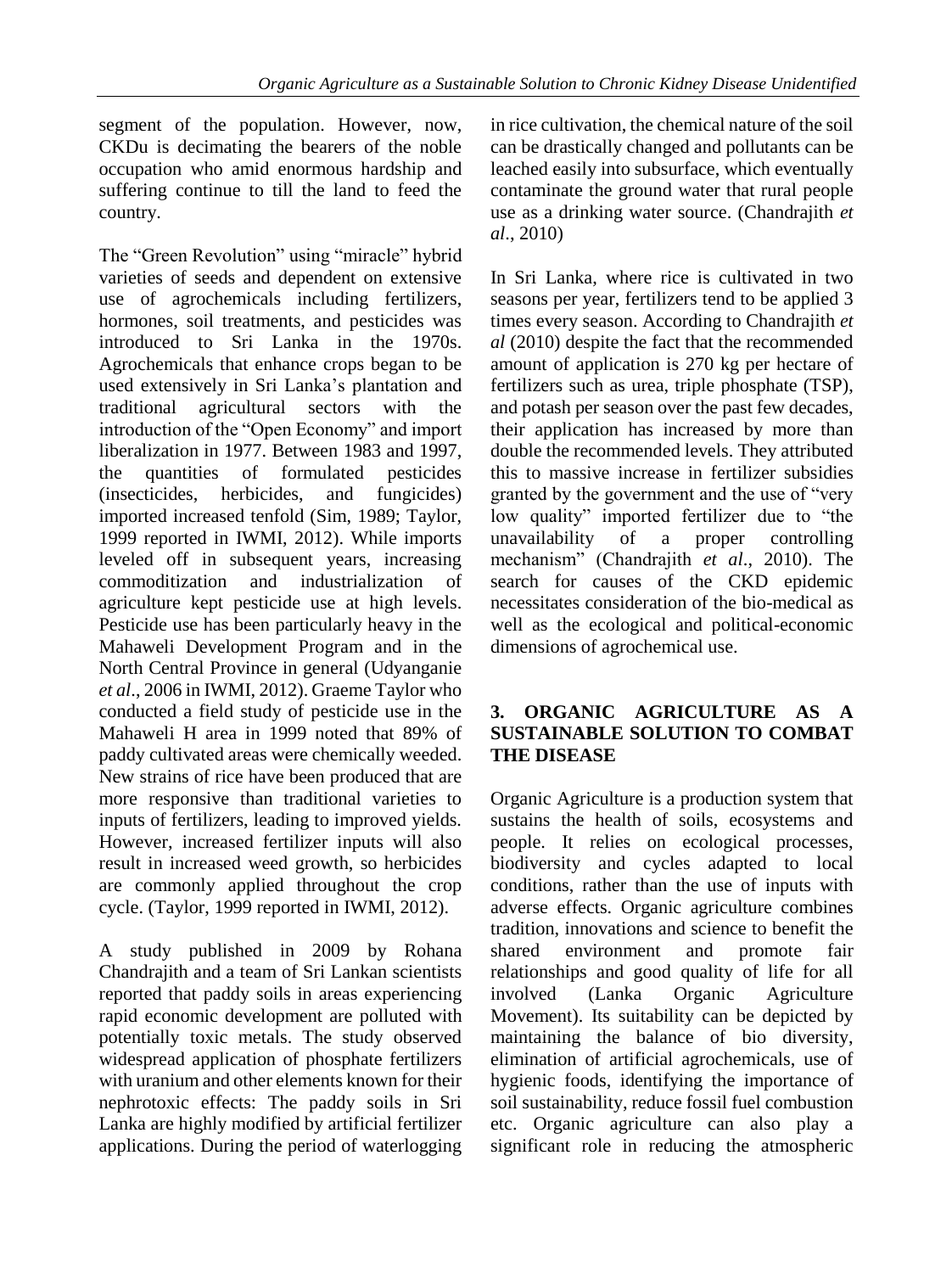carbon dioxide concentration by retaining excess carbon in the soil as organic matter.

# **3.1. Transition to organic farming**

As most of the lands are under conventional farming today it is a general concern that almost all the cultivated soils are polluted and cannot be used for organic farming. It needs a certain time period to achieve the level of organic farming from a conventional farming land. This period can be identified as a transition period.

# **3.2. Management of soil fertility**

Major focus of organic farming is to develop the soil fertility, maintain the stability and sustainability of the farming system. Plant requirements vary according to the crop type. Therefore, it is essential to select crops according to the soil characters. In general the following requirements need to be met in order to keep the fertility of the soil optimal; soil should not be exposed to direct sun light or severe rainfall. This can be achieved by covering the crops using green manure and leaf litter and by growing cover crops. Mixed cropping helps to maintain the sustainability of soil fertility by minimizing possible inter seasonal and intra seasonal imbalances.

Organic fertilisers and incorporation of organic matter to the soil will enhance soil fertility and improve the quality of soil too. When organic matter is incorporated to the soil they decay and turn in to structures which cannot distinctly be identified. These are dark brown or black in colour and parts of them make the substance called humus which is very important for the fertility of the soil. Farm yard manure, compost, leaf litter, plant extract etc. can be taken as fertilizers.

These can simultaneously possess soil stabilizing and pest controlling abilities. All these are very important organic inputs composed of significant amount of soil nutrients. Mixing and integration of these will lead to use much balanced fertilizers. As these compounds increase the amount of soil organic matter they will maintain the fertility and sustainability of the soil. Land preparation methods need to be selected to minimize soil compaction and erosion. Proper tillage and irrigation will facilitate drainage and aeration (Ranasinghe, 2016).

# **3.3. Weed Control**

Common weed controlling methods in an organic farm are, mulching (both live and dead), crop rotation, use of balanced fertilizer, use of minimal land preparation, hand weeding before the weed reaches reproductive stage, use of seeds without weed seeds, hand weeding or use of simple machinery and use of properly matured compost (Ranasinghe, 2016).

# **3.4. Pest and Disease Control**

As it is strictly prohibited to use agrochemicals for pest control in organic farming, a farmer should always follow biological control, manual methods or plant extracts. Following are some of such methods used in organic farming; use of selected resistant varieties, establishment of farming systems to encourage symbiotic biological control, use of balanced fertilizer, maintenance of appropriate moisture levels through appropriate water management, preservation and promotion of natural enemy populations, selection of suitable cropping season and space, selective removal of diseased plants, seeds treatments using natural extracts, use of natural pesticides such as plant extracts and hand removal and setting traps (Ranasinghe, 2016).

## **3.5. Farm Animal Integration**

This is an essential component in organic farming. Animals play vital role in recycling of organic matter. Such procedures are essential components of almost all traditional farming methods (Lanka Organic Agriculture Movement).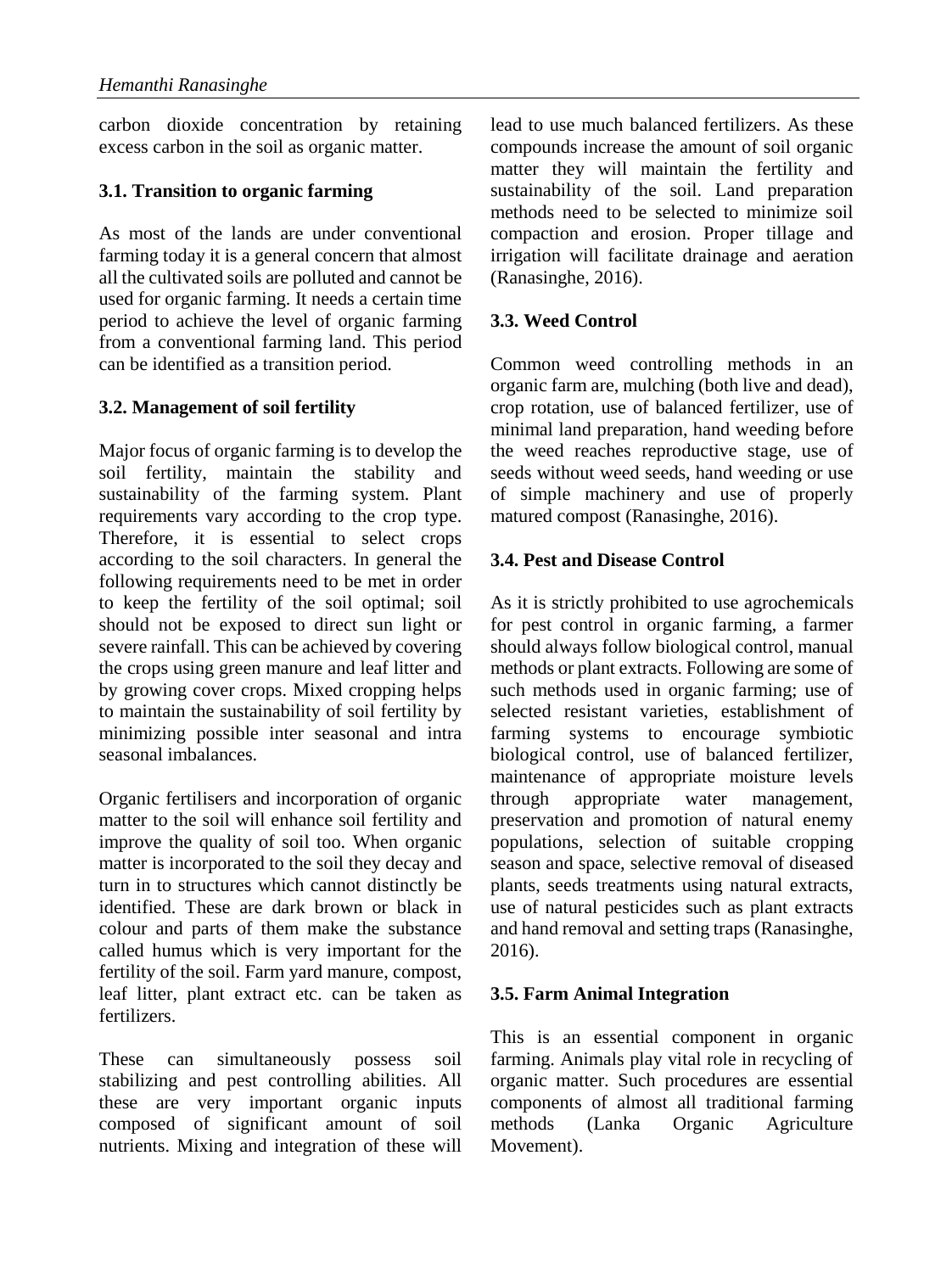### **3.6. Certification, regulation and standards and consumer awareness**

Certification, regulation and standards were originated with the global extension of organic agriculture. Reason for this is the increased distance between the organic product consumers and farmer. The consumer may live in distant places within a country or different countries. Therefore, the consumer's attention to an organic product can only be obtained if it is certified by different certification bodies based in different countries. It is also important to obtain a certification to market those products. The certified body add their particular certification mark on the label of the product. Such bodies are functioning in different countries and they are globally accepted with their labels. In order to obtain this certification label farmer should maintain his farm according to the regulations mentioned previously. The certification body will provide the farmer with information on the aspects they consider when giving a certification.

This is a similar process to the quality certification, "SLS" provided for the Sri Lankan product. SLS is perceived as a certification by the consumer. Similarly, organically certified labels provide a certification to the consumer. There are number of producers in Sri Lanka who had obtained this certification. There are many organizations providing quality standards and labels in the world. However, it is a highly expensive procedure to develop a farm to the quality standards and to achieve the certification which adds to the challenges in adopting organic agriculture (Lanka Organic Agriculture Movement).

# **4. THE CHALLENGES FOR ORGANIC AGRICULTURE**

There are number of evidences to show modern agriculture using / overusing agrochemicals is responsible for environmental pollution. Large amounts of artificial agrochemicals are added to

the soil while the contribution of organic matter to the ecosystem had decreased. This led to the pollution of the environment with special reference to water and foods. Some examples of the adverse repercussions are nitrate pollution in drinking water, eutrophication in surface water reservoirs, accumulation of heavy metals ant pesticide residuals in foods etc.

Despite growing awareness of the risks of chemicals and pesticides and possible link to the CKDu, farmers in the CKD affected regions are extremely reluctant to give up the use of agrochemicals. They now have little confidence in traditional agricultural methods of their ancestors. They have been made to believe that the new chemical-industrial approach represents progress and that chemical pesticides are indispensable for their survival. It may not be necessary to dismiss all aspects of industrialized agriculture or attempt to return to pre-modern agriculture. A range of alternatives to the chemical led approach to pest management can be considered. One is Integrated Pest Management (IPM) encouraged by the wellknown international NGO, Care International in Sri Lanka (Care International, 1997; Uggalla, 1997 in IWMI 2012). IPM seeks to maximize the use of safe, cheap, and simple pest control techniques by including organic traditional methods with the safest possible use of chemical pesticides where necessary. Another is Effective Microorganism (EM), a multi-purpose organic fertilizer and pesticide. It has been tried with much success in IPM projects in Sri Lanka including control of the brown hopper, which could not be contained by chemical pesticides (Bandarage, 2013).

Given farmers' fear of economic survival and reluctance to give up chemical inputs, the switch to organic fertilizers and pesticides must involve a gradual process including research, advocacy, and public education. It calls for partnership among farmer producers, consumers, civil society groups, the government, intergovernmental organizations, such as the World Health Organisation and companies that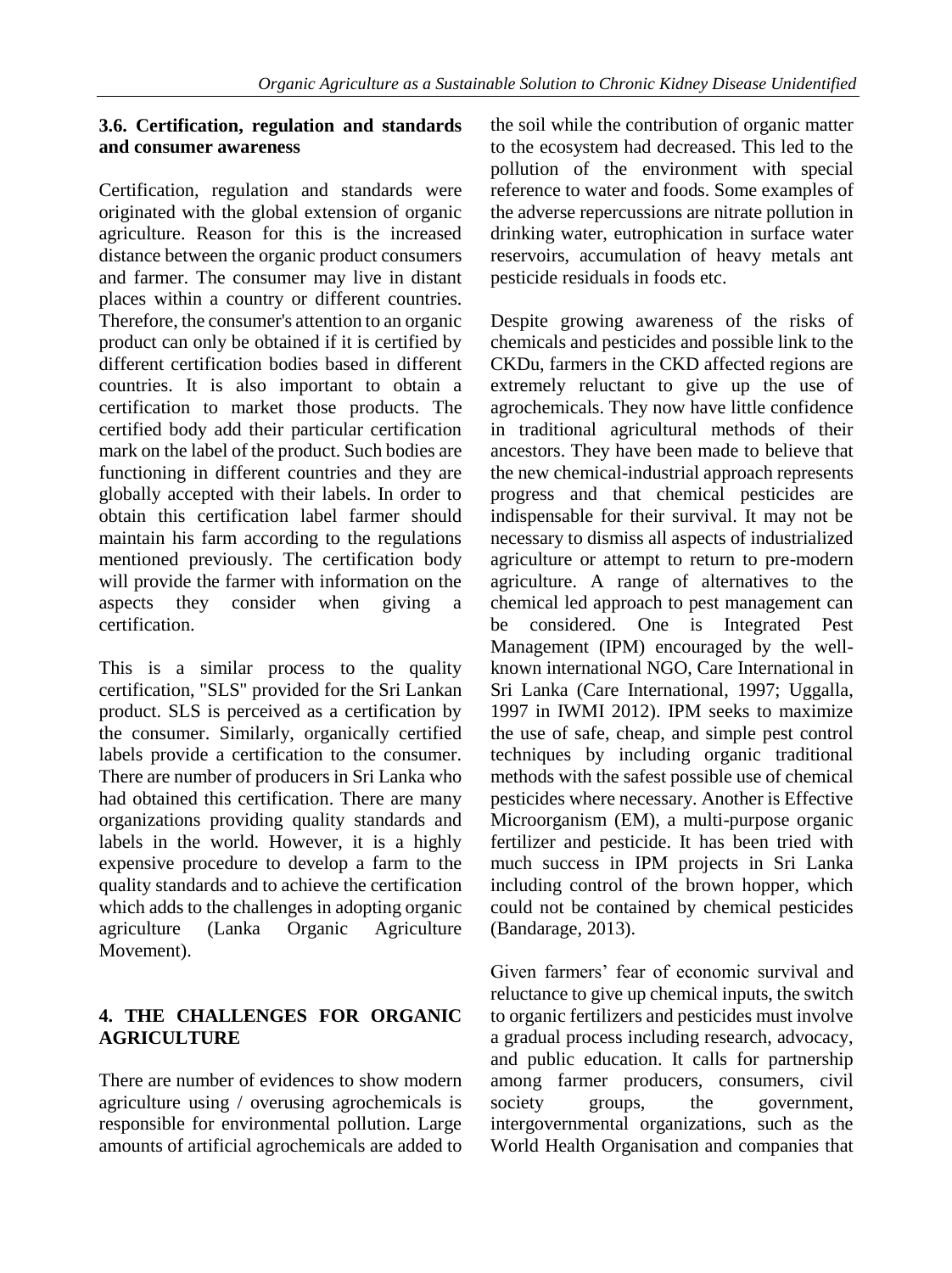are genuinely willing to support sustainable agriculture. Sri Lankan companies can play an important role in developing local organic alternatives to imported agrochemicals and food products, such as milk powder.

#### **5. ACTIONS TAKEN BY THE GOVERNMENT TOWARDS PROMOTING ORGANIC AGRICULTURE**

With a view to provide a sustainable solution to the above issue, Government of Sri Lanka launched a national programme titled 'Vasa Visa Nethi Ratak (Towards Toxin Free Country) in 2016 with a view to make the country free of poisonous agrochemicals and thereby free of poisoned or polluted food including rice, vegetables and fruits. A three year plan was also launched with milestones to achieve this target. In this Plan the major actions that are to be taken are;

- Discourage the excessive use of agro toxins - increase the efficiency of existing agriculture, reduction of materials harmful to nature, reduction in the use of and regeneration of limited natural resources, reduction of yield costs
- Encourage and use of soil conservation, integrated plant nutrient management and integrated pest management
- Educate farmers on managing plant distances to optimize yield, usage of agrochemicals according to directives, reduction of fertilizer waste, identifying fertilizer application areas to optimize the nutritional impacts on the land, use of improved agricultural equipment, use of improved crop management techniques
- Use of green fertilizers, organic fertilizers, micro biological fertilizers to be used as alternatives to chemical fertilisers
- Improve microbial activity, improve the size of the roots and bushiness of the rice plant
- Use natural alternatives ie nitrogen fixers, plant microbes, live pest controllers, reduced soil preparation
- Use physical/mechanical methods for pest control instead of chemicals ones
- Practice Crop rotation, multi cropping to improve diversity of life on surface as well as in the soil – following an ecosystem approach

## **REFERENCES**

BANDARAGE A. Political Economy of Epidemic Kidney Disease in Sri Lanka. SAGE Open October – December. 1993; 1-13.

CHANDRAJITH R, DISSANAYAKE CB, ARIYARATHNA T, HERATH HMJMK & PADMASIRI JP. Dose dependent Na and Ca in fluoride rich drinking water – another major cause of chronic renal failure in tropical arid regions. Science of the Total Environment. 2011; 409: 671-675.

CHANDRAJITH R, NANAYAKKARA S, ITALI, S, ATHURALIYA TN, DISSANAYAKE CB, ABEUYSEKERA T, HARADA K, WATANABE T & KOIZUMI A. Chronic kidney disease of uncertain etiology (CKDUe) in Sri Lanka: geographic distribution and environmental implications. Environmental Geochem Health. 2010; 33 (3): 267-78.

HANDUNNETTI D & DANIEL S. "Conflicting reports highlight scientific data gaps in Sri Lanka's chronic kidney disease". 2012. Available in http://www.scidev.net/en/southasia/features/con flicting-reports-highlight-scientificdata-gaps-insri-lanka-s-chronic kidney.html. Accessed on  $15^{th}$  Aug 2016.

IFOAM – Organics International Organic 3.0 and TIPI – The next phase for organic agriculture. Accessed on  $30<sup>th</sup>$  Dec 2016 Lanka Organic Agriculture Movement (LOAM). Available in https://www.mesaprogram.org/2012/05/31/sri